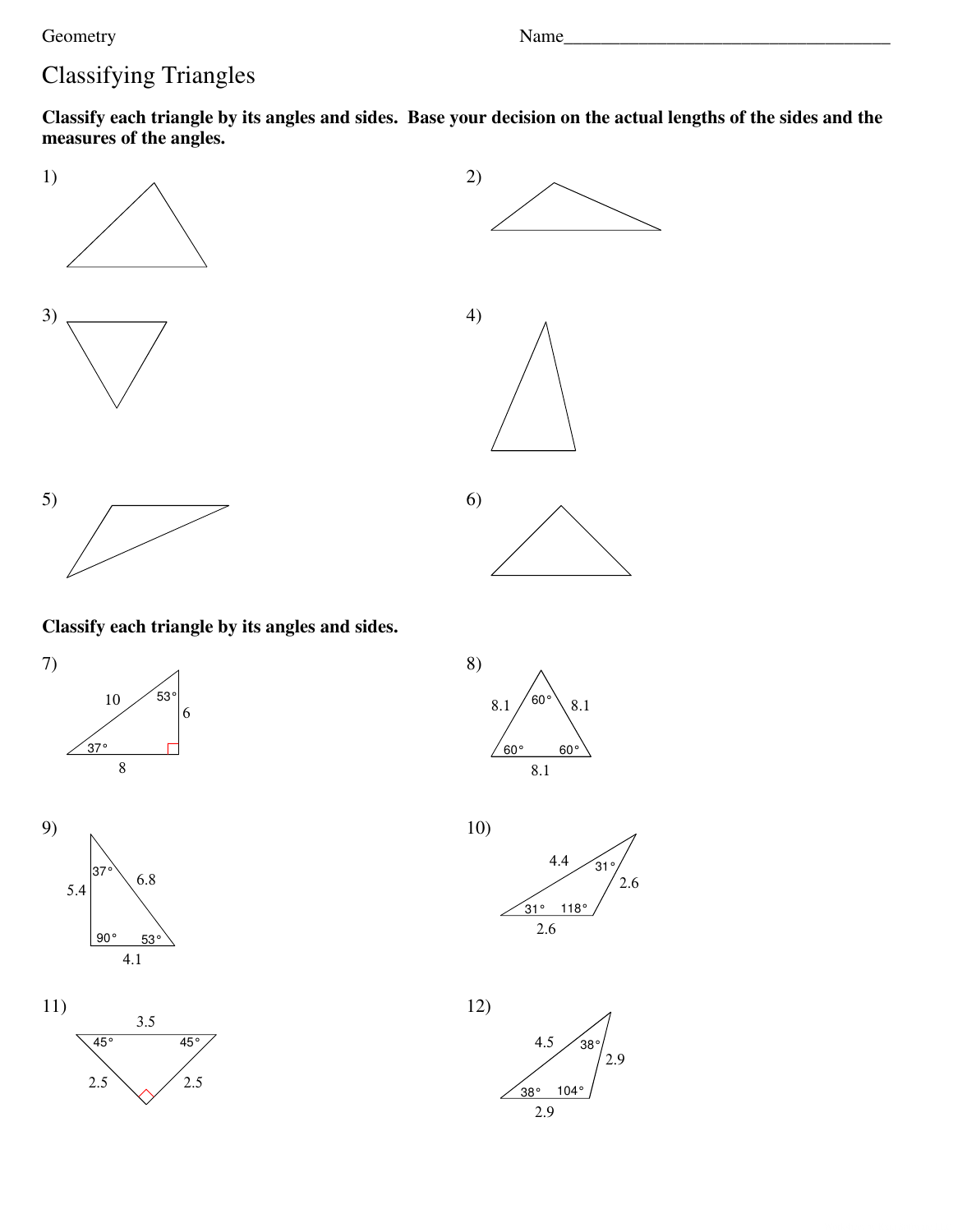**Classify each triangle by its angles and sides. Equal sides and equal angles, if any, are indicated in each diagram.**



**Sketch an example of the type of triangle described. Mark the triangle to indicate what information is known. If no triangle can be drawn, write "not possible."**

19) right scalene 20) right isosceles

21) right equilateral 22) acute isosceles

23) acute scalene 24) equilateral

25) obtuse scalene 26) obtuse equilateral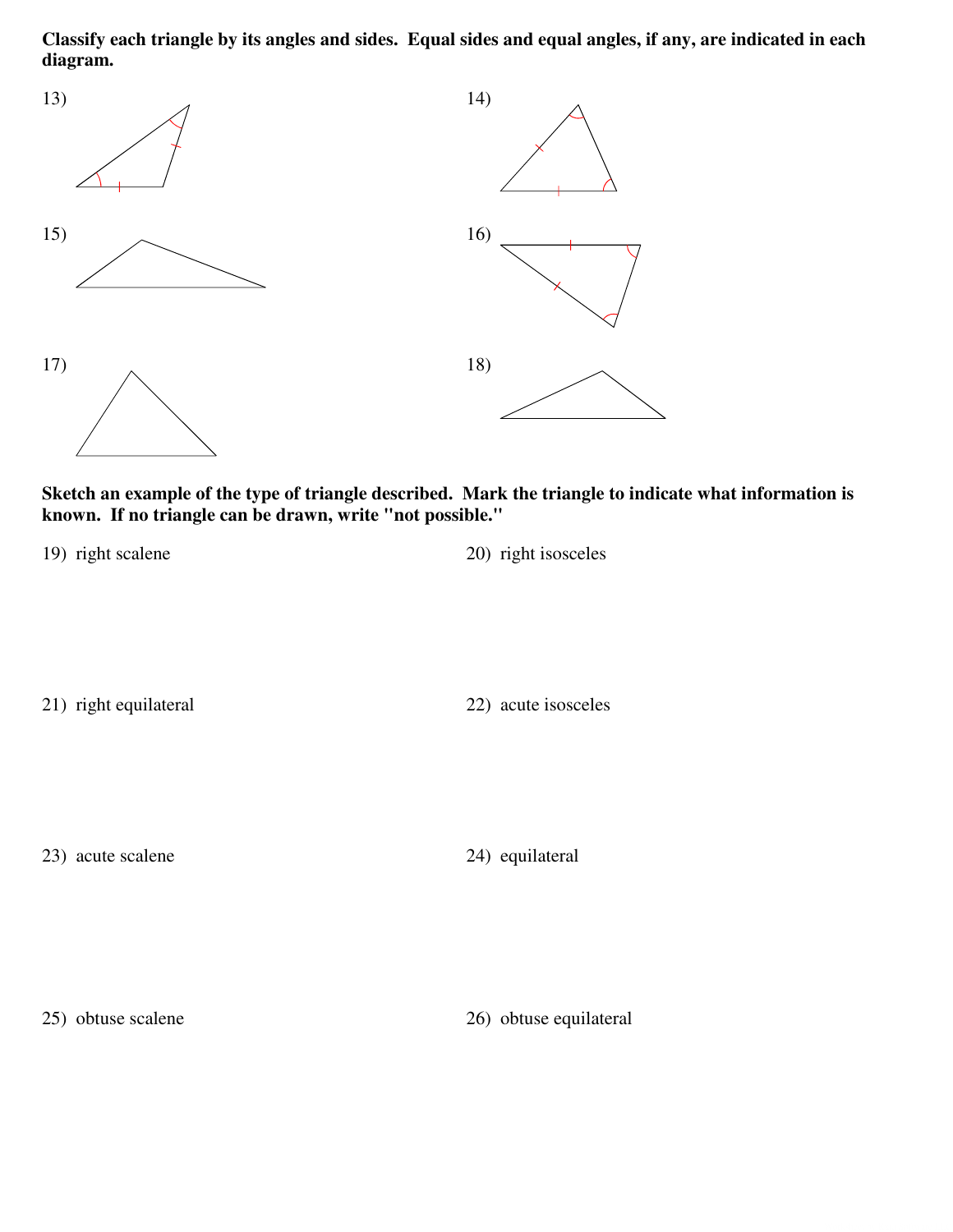# Isosceles & Equilateral Triangles

## Find the value of  $x$ .





 $\mathbf{x}$ 

Name\_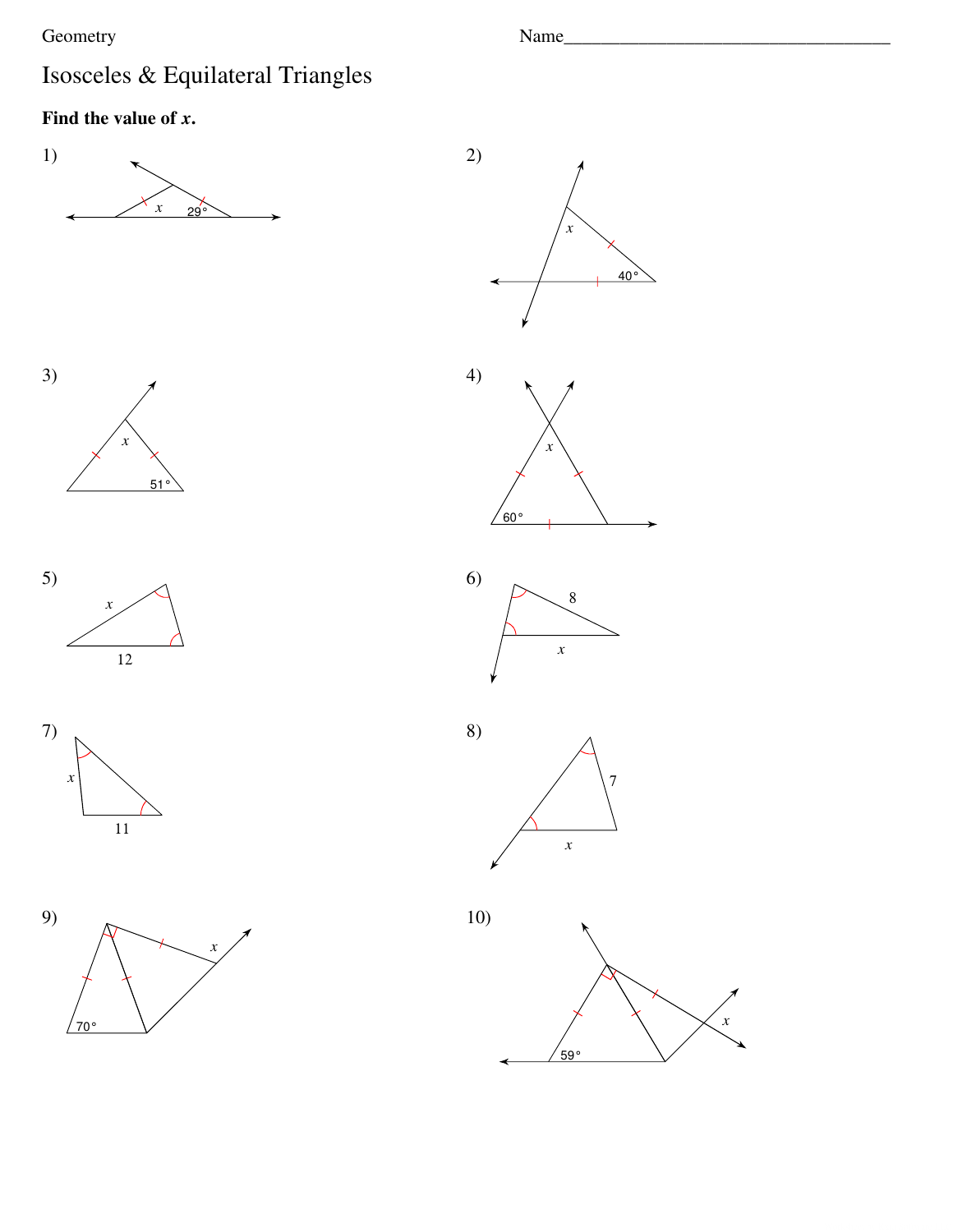













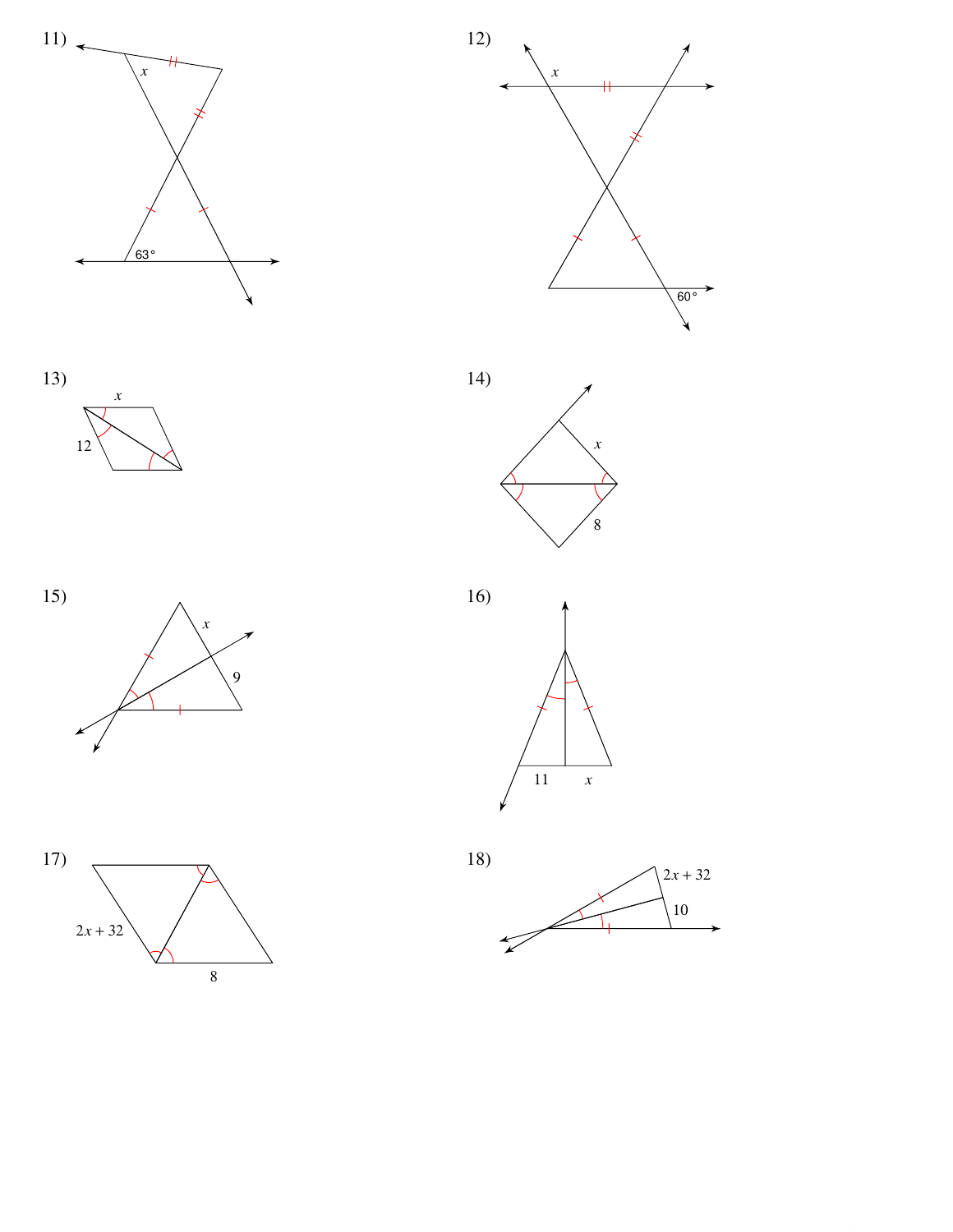Name\_

 $23^\circ$ 

 $51^\circ$ 

 $\overline{H}$ 

## Exterior & Interior Angles of Triangles

### Find the measure of each angle indicated.

 $30^\circ$ 

 $\overline{G}$ 

 $\boldsymbol{H}$ 

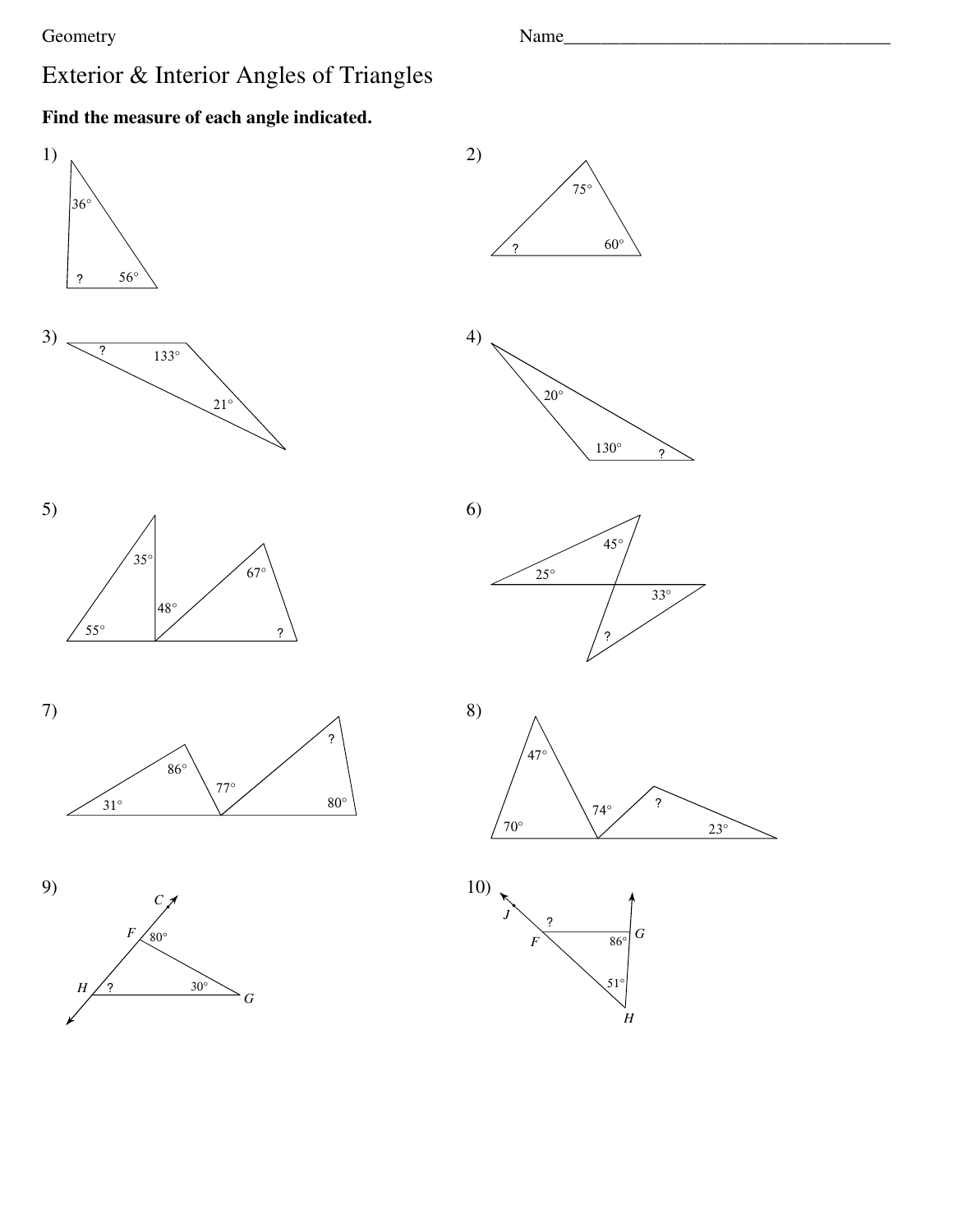



















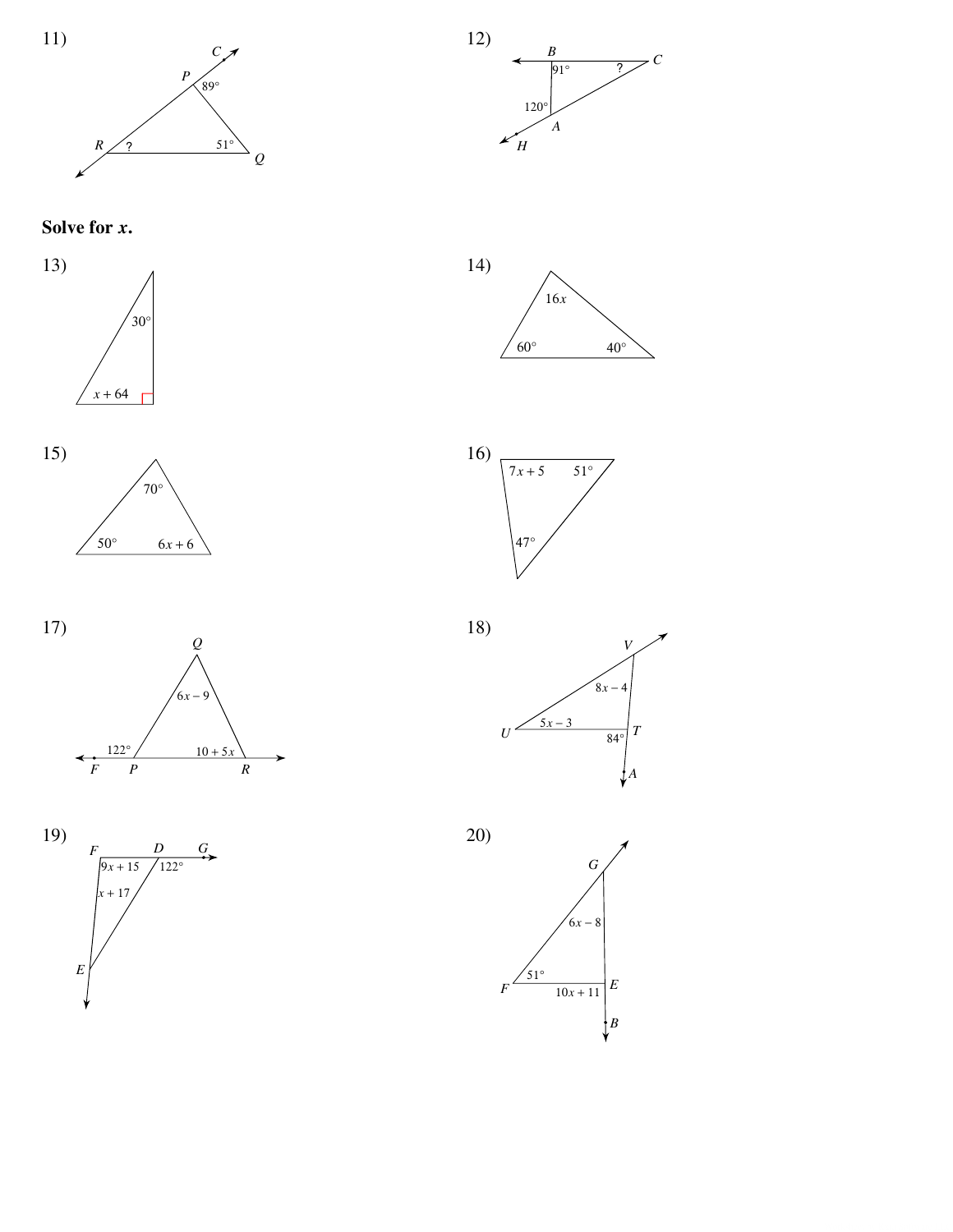#### Find the measure of the angle indicated.

21) Find  $m\angle SDE$ .

 $S\bigset$  $D\bigg\langle 9x+17$  $\frac{1}{7x-5}$  40°  $E$  $\overline{F}$ 

23) Find  $m\angle KCD$ .





24) Find  $m\angle S$ .



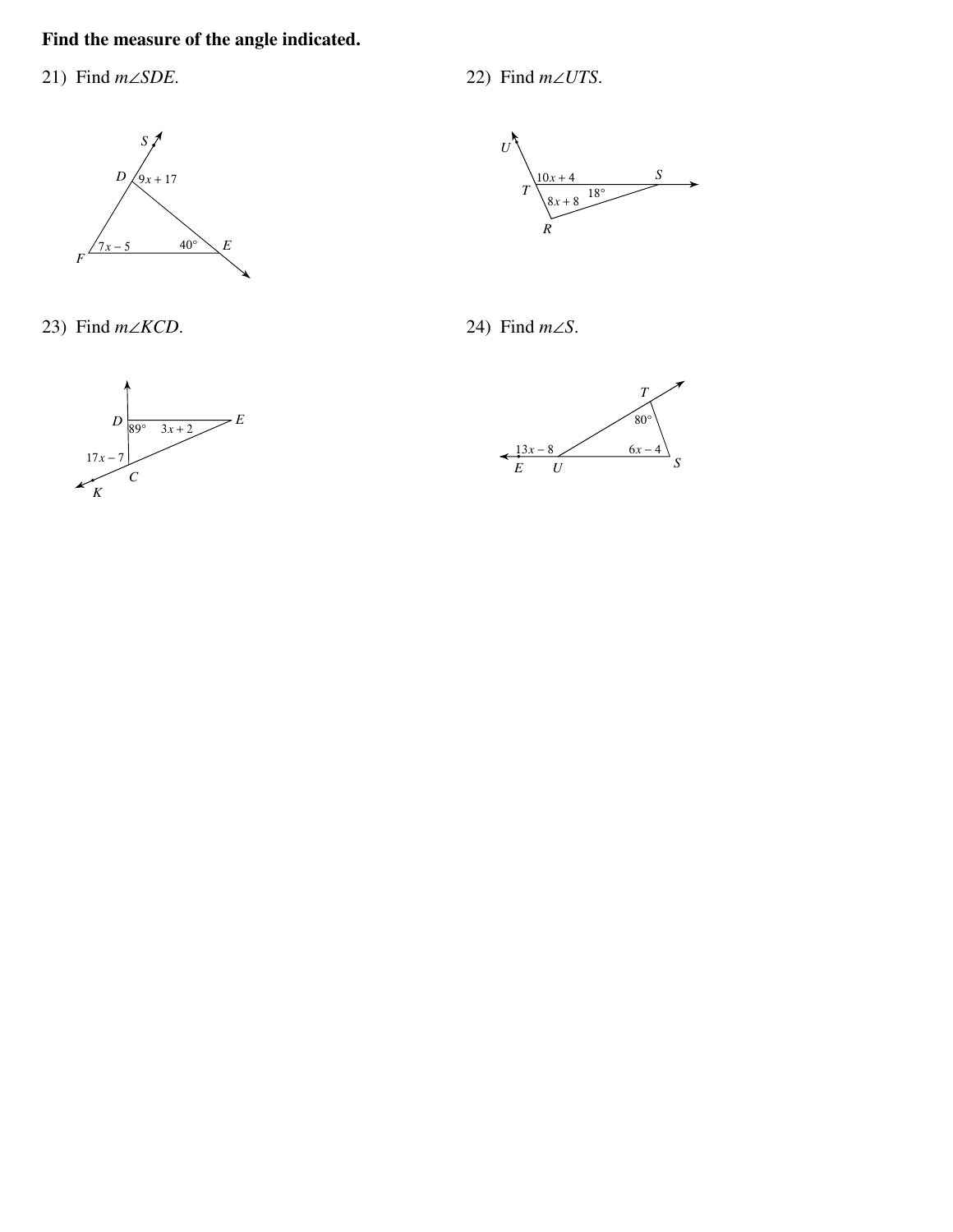## **Triangle Inequalities**

#### State if the three numbers can be the measures of the sides of a triangle.

| 1) $6, 9, 3$   | 2) 25, 10, 12 |
|----------------|---------------|
| $3)$ 11, 19, 8 | 4) 20, 8, 11  |
| 5) 10, 6, 7    | $6)$ 9, 10, 7 |
| 7) 7, 6, 6     | 8) 2, 10, 12  |

Two sides of a triangle have the following measures. Find the range of possible measures for the third side.

| 9) 9, 10     | $10)$ 8, 10 |
|--------------|-------------|
| $11)$ 11, 12 | $12)$ 9, 11 |
| 13) 12, 7    | $14)$ 12, 6 |

#### Order the sides of each triangle from shortest to longest.



17) In  $\triangle QRS$  $m\angle Q = 30^{\circ}$  $m\angle R = 50^\circ$  $m\angle S=100^\circ$ 



18) In  $\triangle QRS$  $m\angle Q = 42^{\circ}$  $m\angle R = 38^\circ$  $m\angle S=100^\circ$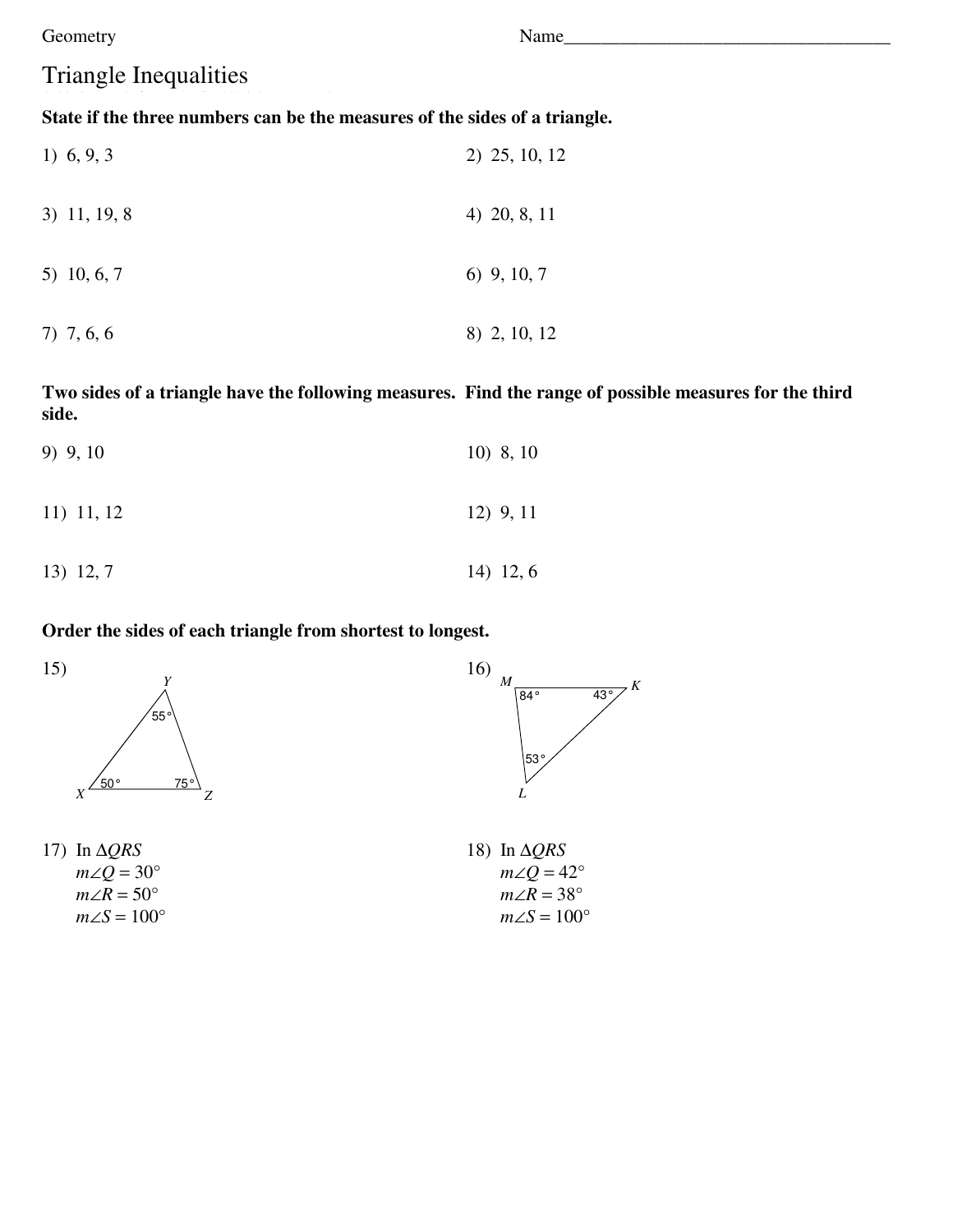#### Order the angles in each triangle from smallest to largest.



- 23) In triangle ABC, side AB is the longest side and angle B is 70°. Find the range of possible measures for angle A.
- 24) In triangle XYZ, side XY is the shortest side and angle Y is 30°. Find the range of possible measures for angle X.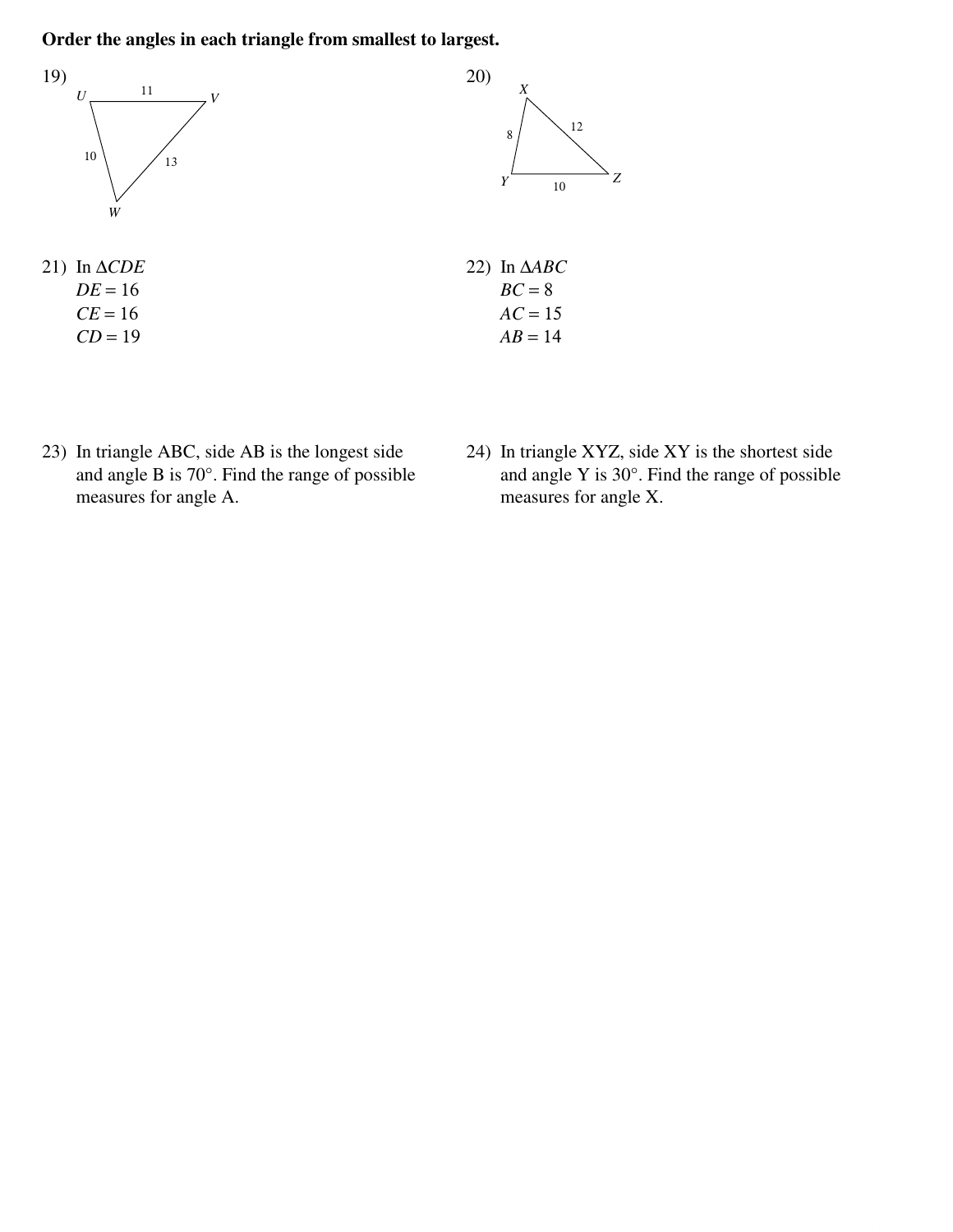Name

## **Triangle Congruence**

#### Complete each congruence statement by naming the corresponding angle or side.



5)  $\Delta H I J \cong \Delta W V U$ 6)  $\triangle ABC \cong \triangle DEF$  $\angle J \cong ?$  $\angle C \cong ?$ 

#### Write a statement that indicates that the triangles in each pair are congruent.



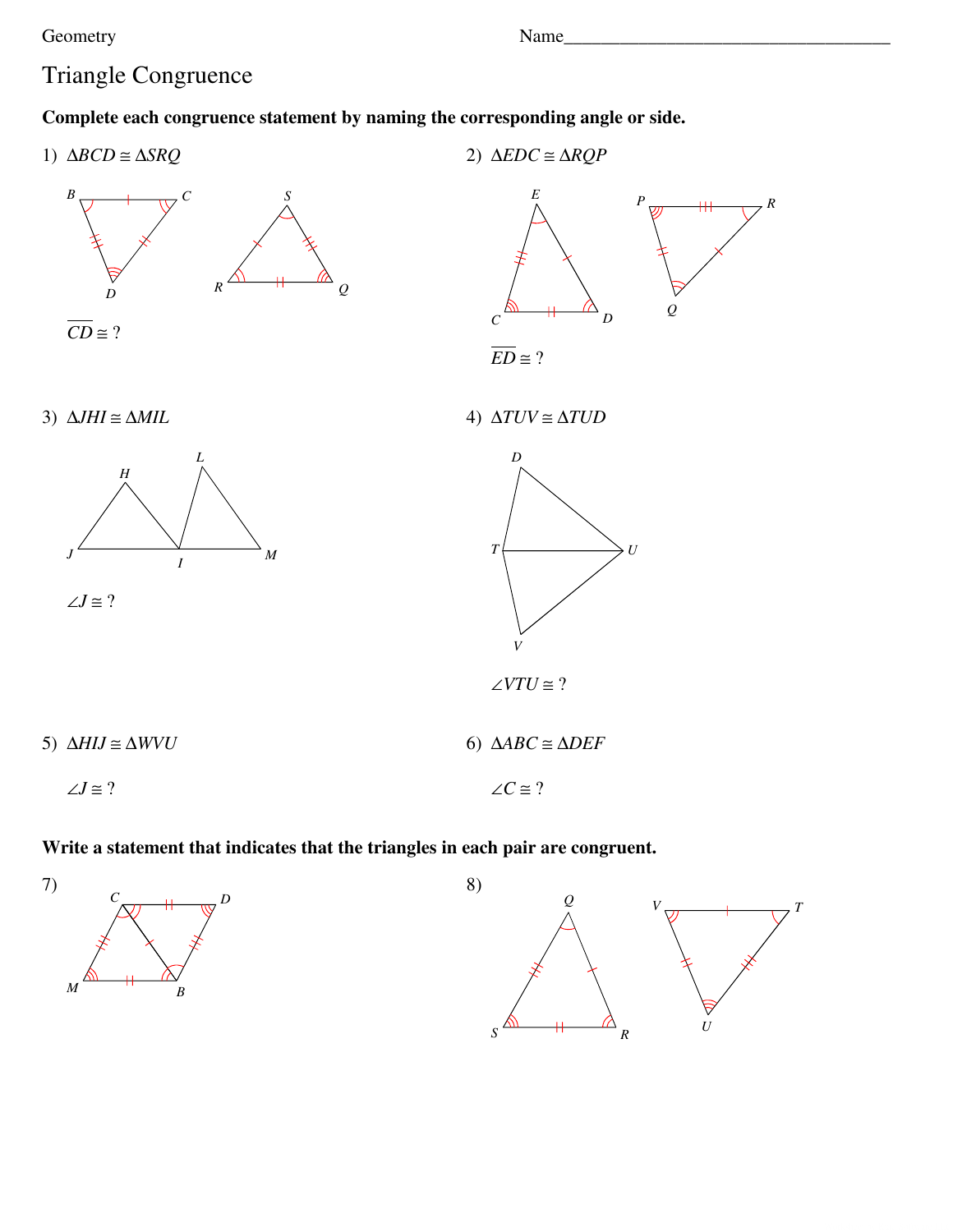#### Mark the angles and sides of each pair of triangles to indicate that they are congruent.

9)  $\Delta UVW \cong \Delta GEW$ 10)  $\triangle XYZ \cong \triangle ZFG$ 





State if the two triangles are congruent. If they are, state how you know.





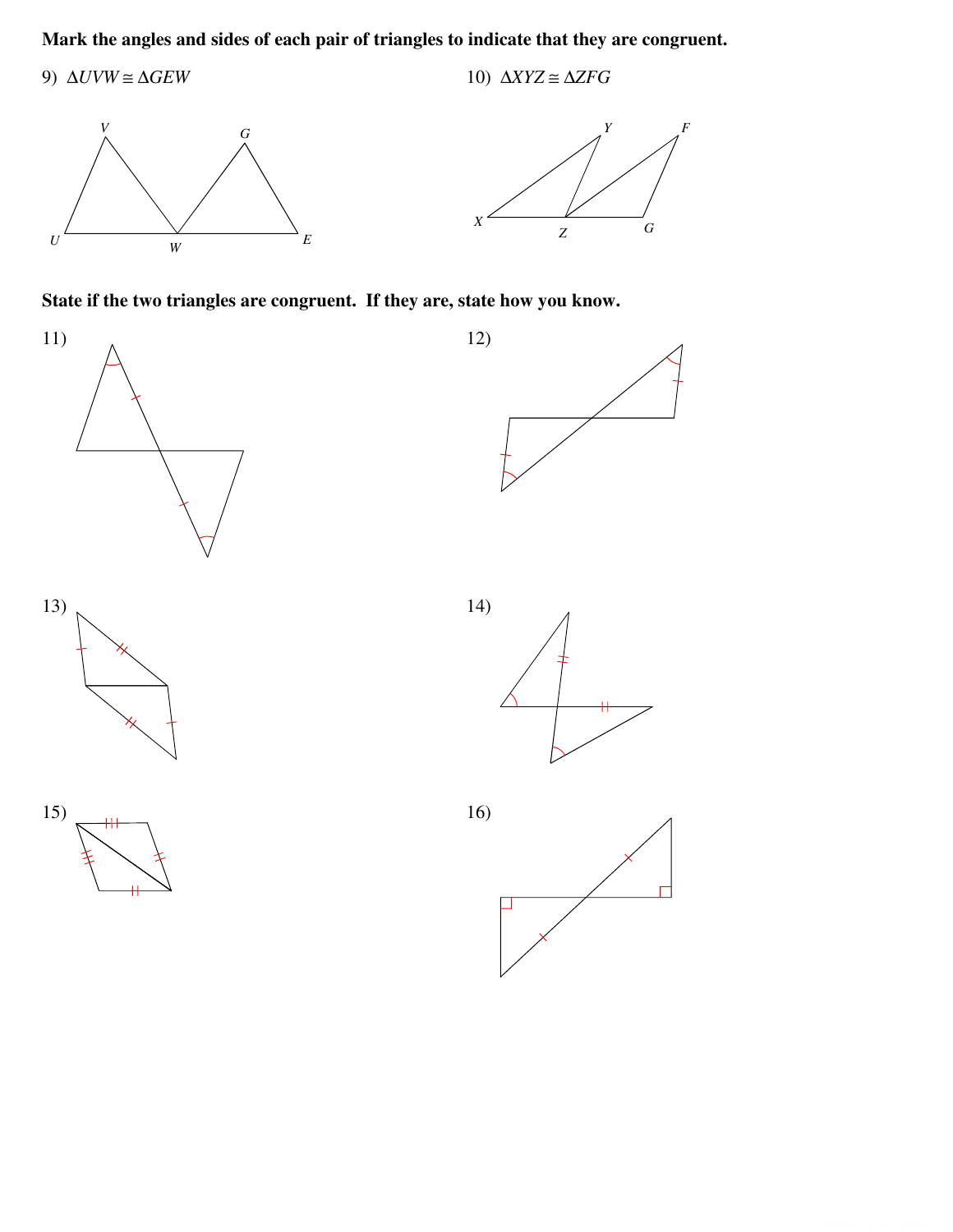









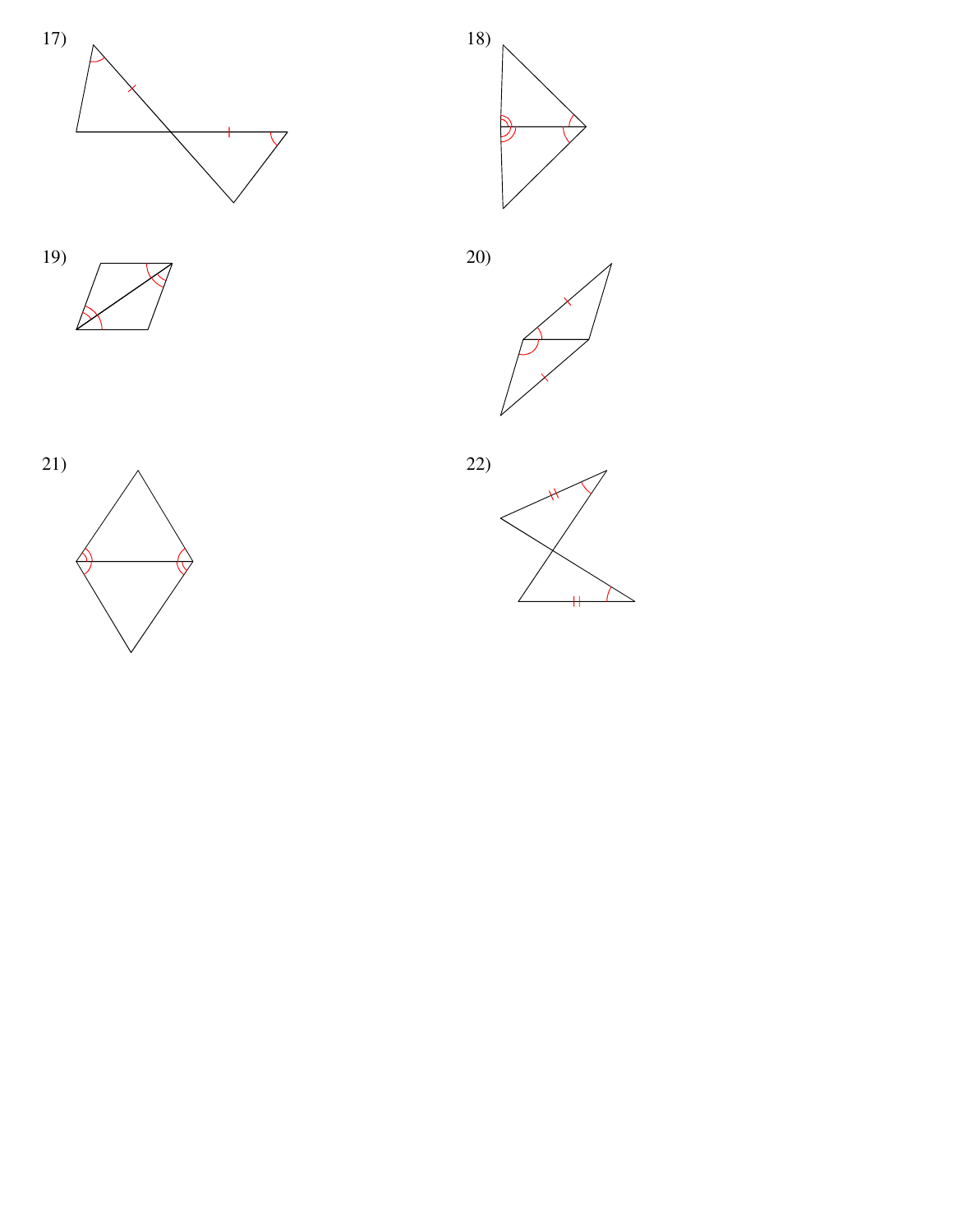Name\_

## Triangle Similarity

### Find the missing length. The triangles in each pair are similar.















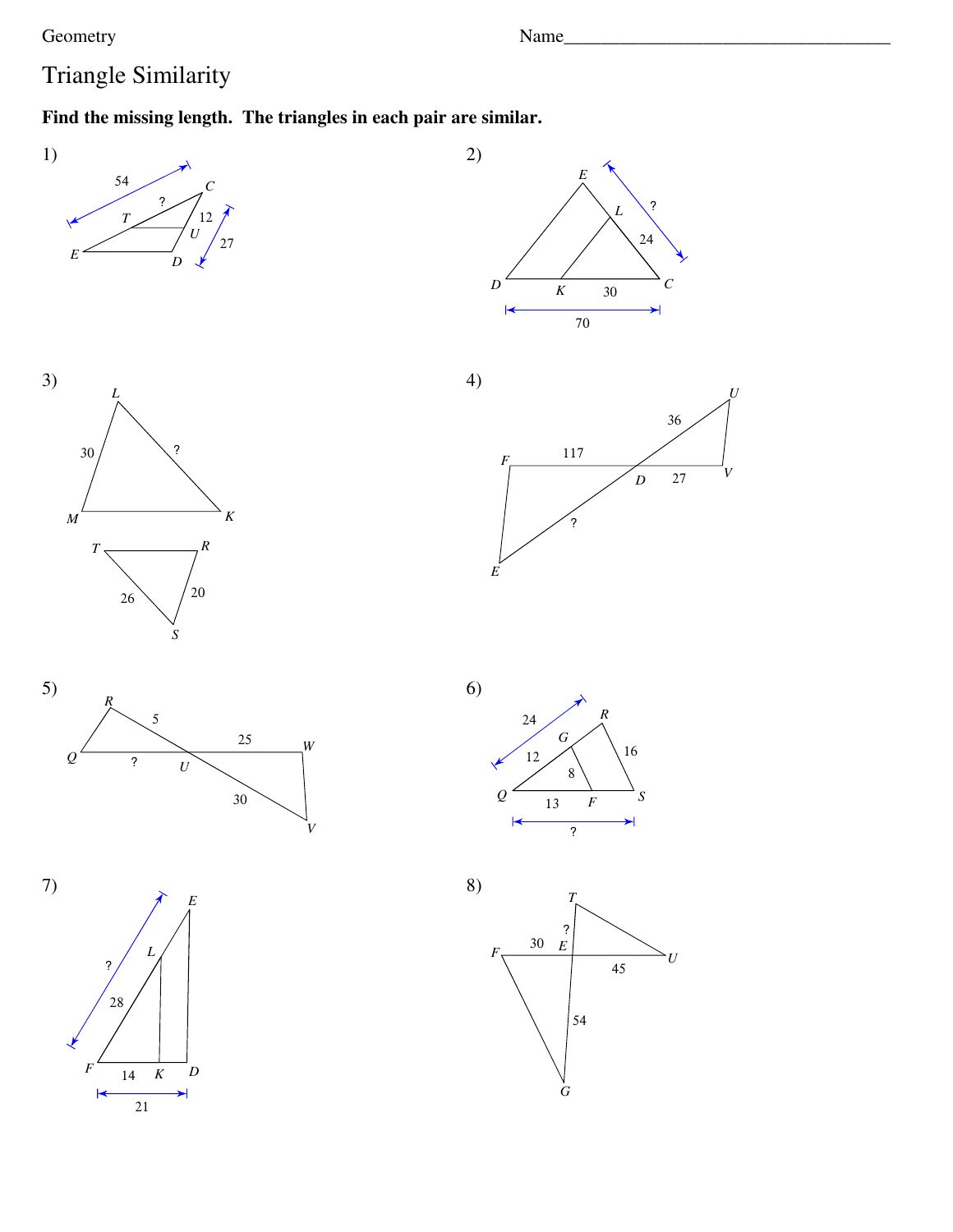Solve for  $x$ . The triangles in each pair are similar.

 $\boldsymbol{U}$ 

 $\bar{V}$ 



 $\overline{N}$ 

 $\overline{L}$ 

 $\overline{21}$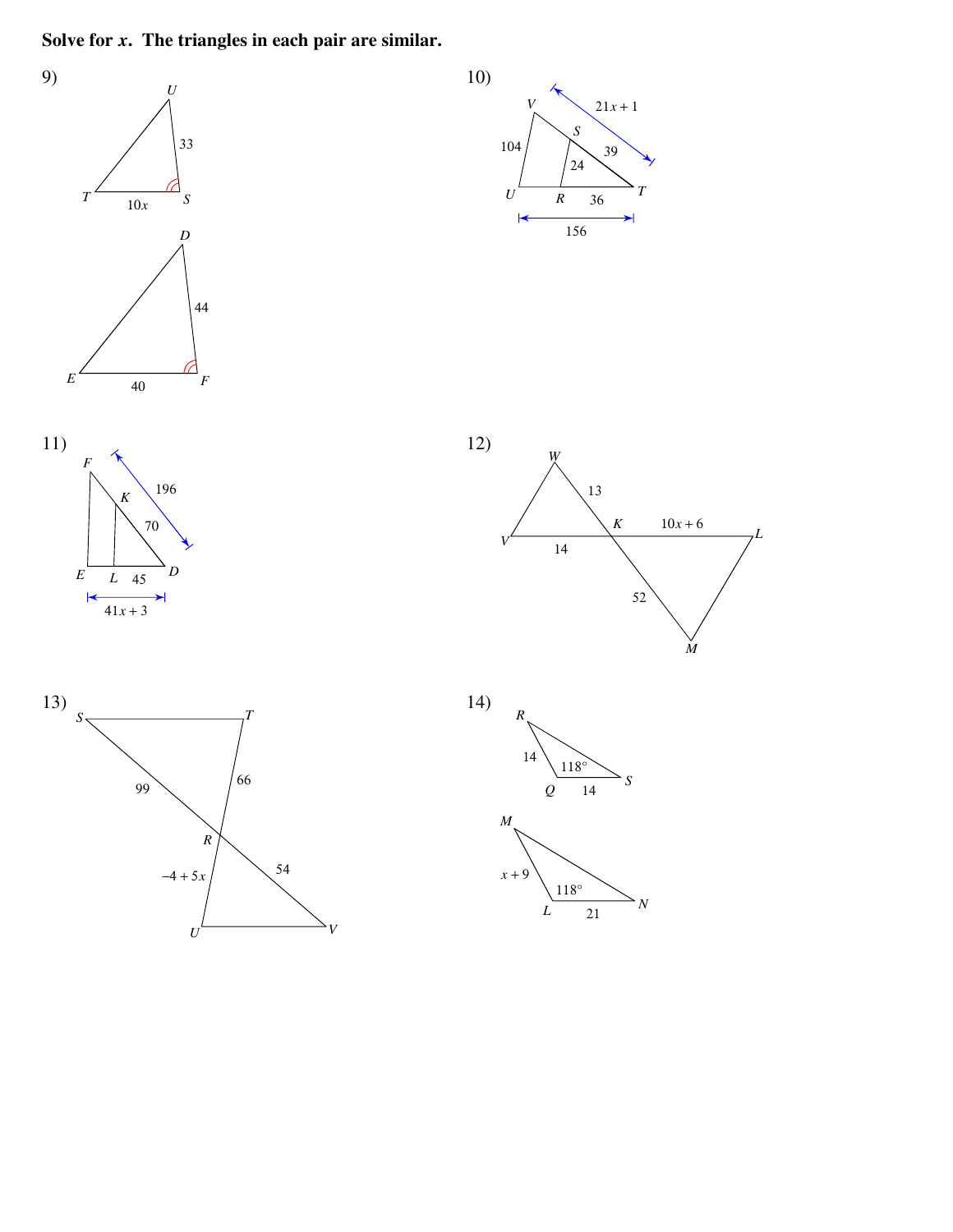State if the triangles in each pair are similar. If so, state how you know they are similar.



 $\overline{G}$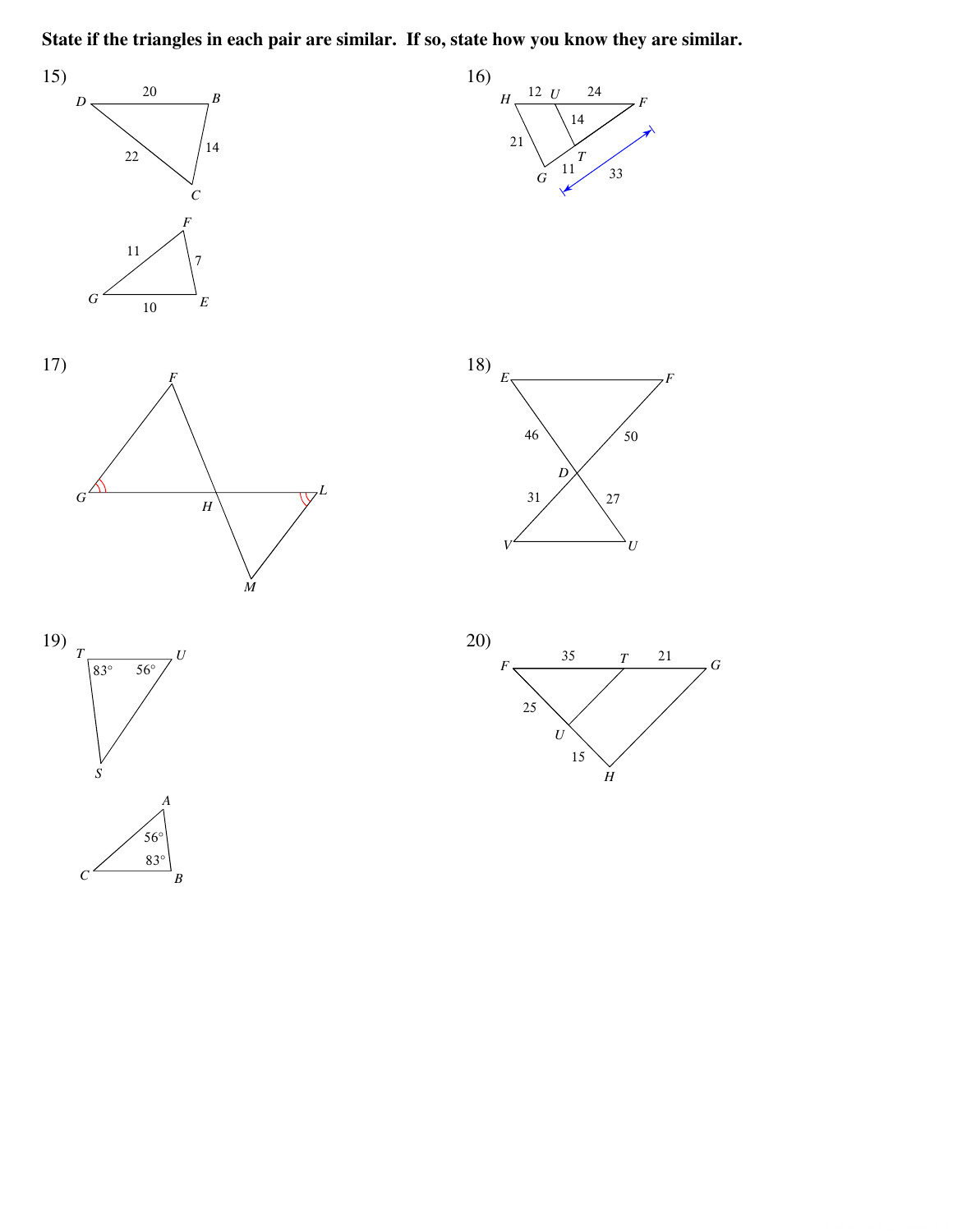





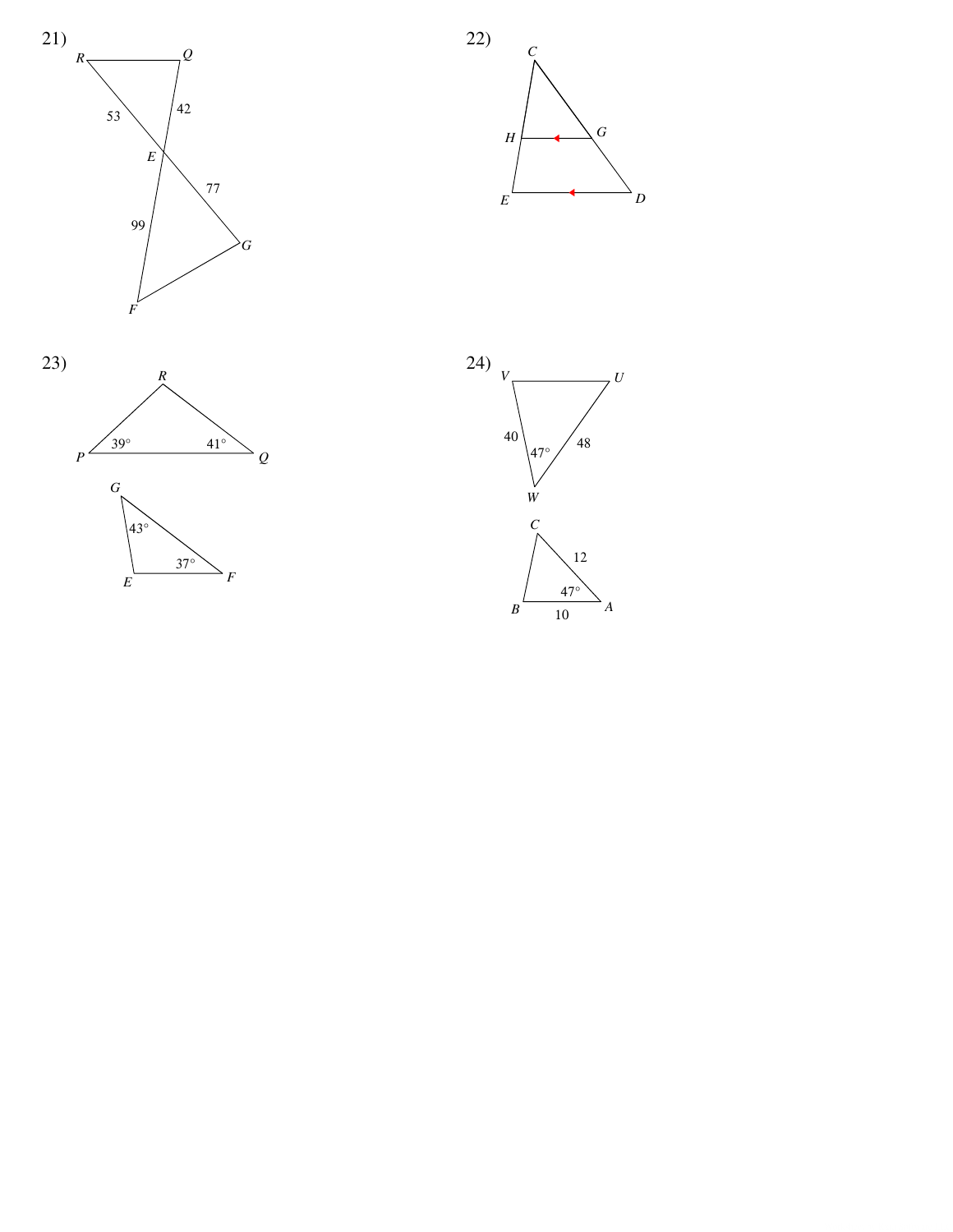# **Special Right Triangles**

### Find the missing side lengths. Leave your answers as radicals in simplest form.











 $11)$  $\boldsymbol{x}$  $60^{\circ}$  $\sqrt{3}\sqrt{3}$  $\mathbf{v}$ 



 $\overline{9}$ 







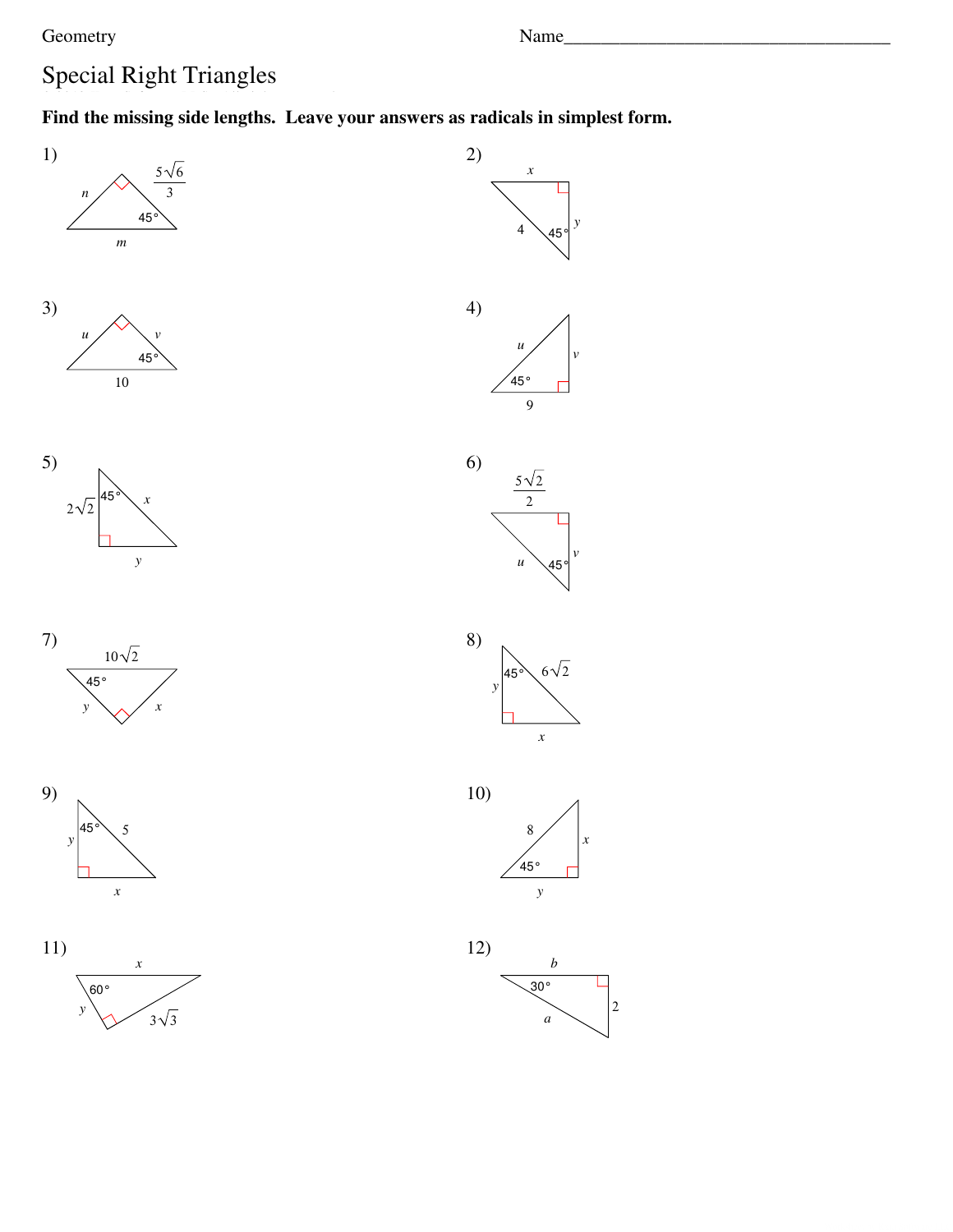















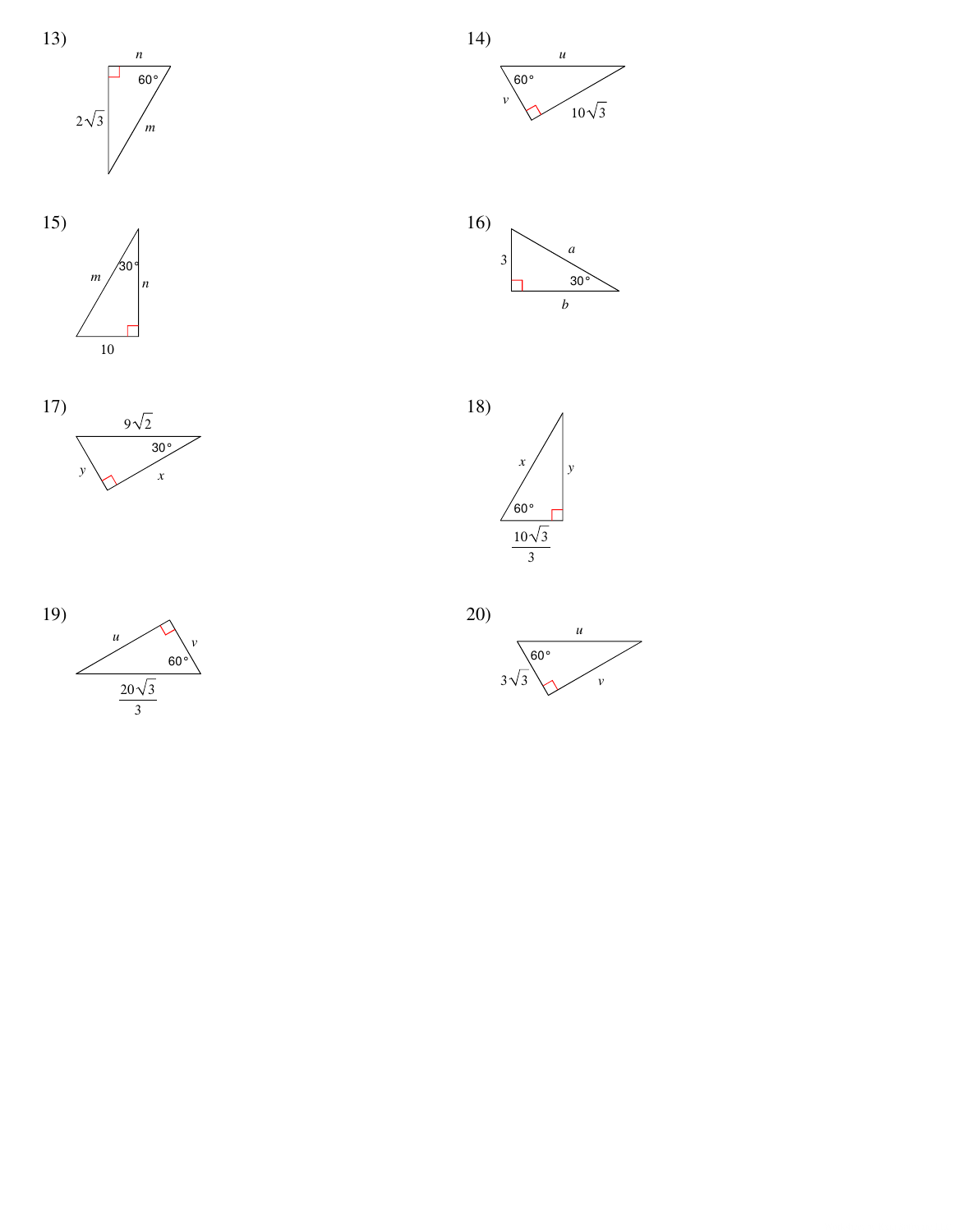#### Geometry **Example 2** and the Name **Name Name Name** *Name Name Name Name Name Name Name Name Name Name Name Name Name Name Name Name Name NAME NAM*

## Pythagorean Theorem

### **State if each triangle is acute, obtuse, or right.**



### **Find the missing side of each triangle. Your answer should be in the same form as the problem.**







11)  $b = 8$  yd,  $c = 10$  yd 12)  $a = 9$  m,  $c = 15$  m

13)  $a = 9.4$  cm,  $c = 15.4$  cm 14)  $a = 6.4$  ft,  $c = 15.7$  ft

15)  $b = \sqrt{101}$  km,  $c = 16$  km







16) 
$$
b = \sqrt{65}
$$
 ft,  $c = 15$  ft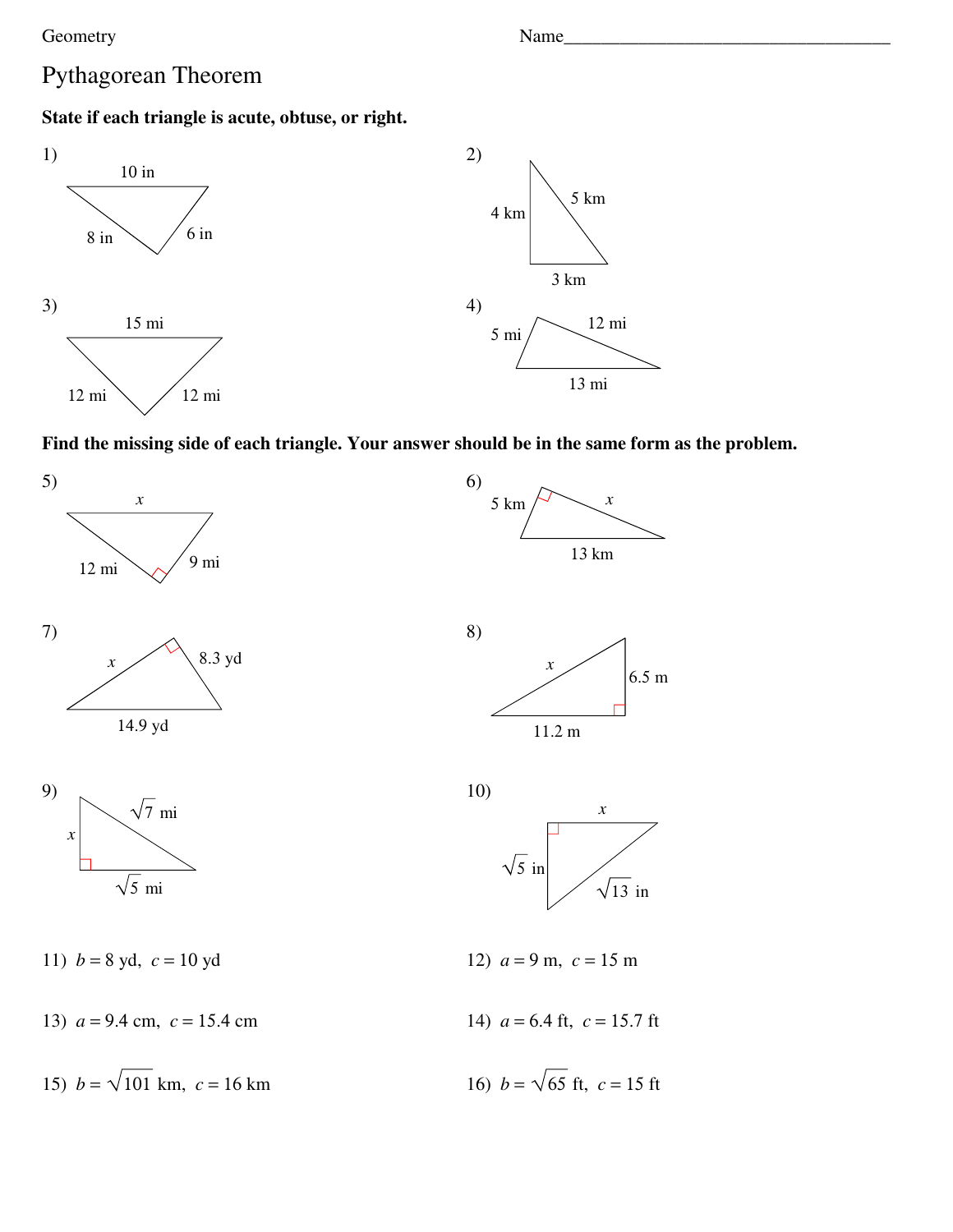Name

# **Trigonometry Part I**

### Find the value of each trigonometric ratio to the nearest ten-thousandth.

|    | 1) $\cos 71^\circ$ | 2) $\sin 58^\circ$  |
|----|--------------------|---------------------|
|    | 3) $\tan 35^\circ$ | 4) cos $1^{\circ}$  |
|    | 5) $\sin 69^\circ$ | 6) $\cos 3^\circ$   |
|    | 7) $\sin 48^\circ$ | 8) $\cos 82^\circ$  |
| 9) | $\tan 49^\circ$    | 10) $\tan 87^\circ$ |

### Find the value of each trigonometric ratio.

11)  $\sin Z$ 





12)  $\sin A$ 

13)  $\tan Z$ 



15)  $\cos A$ 



14)  $\tan A$ 



 $\mathcal{C}$ 

16) sin  $C$ 

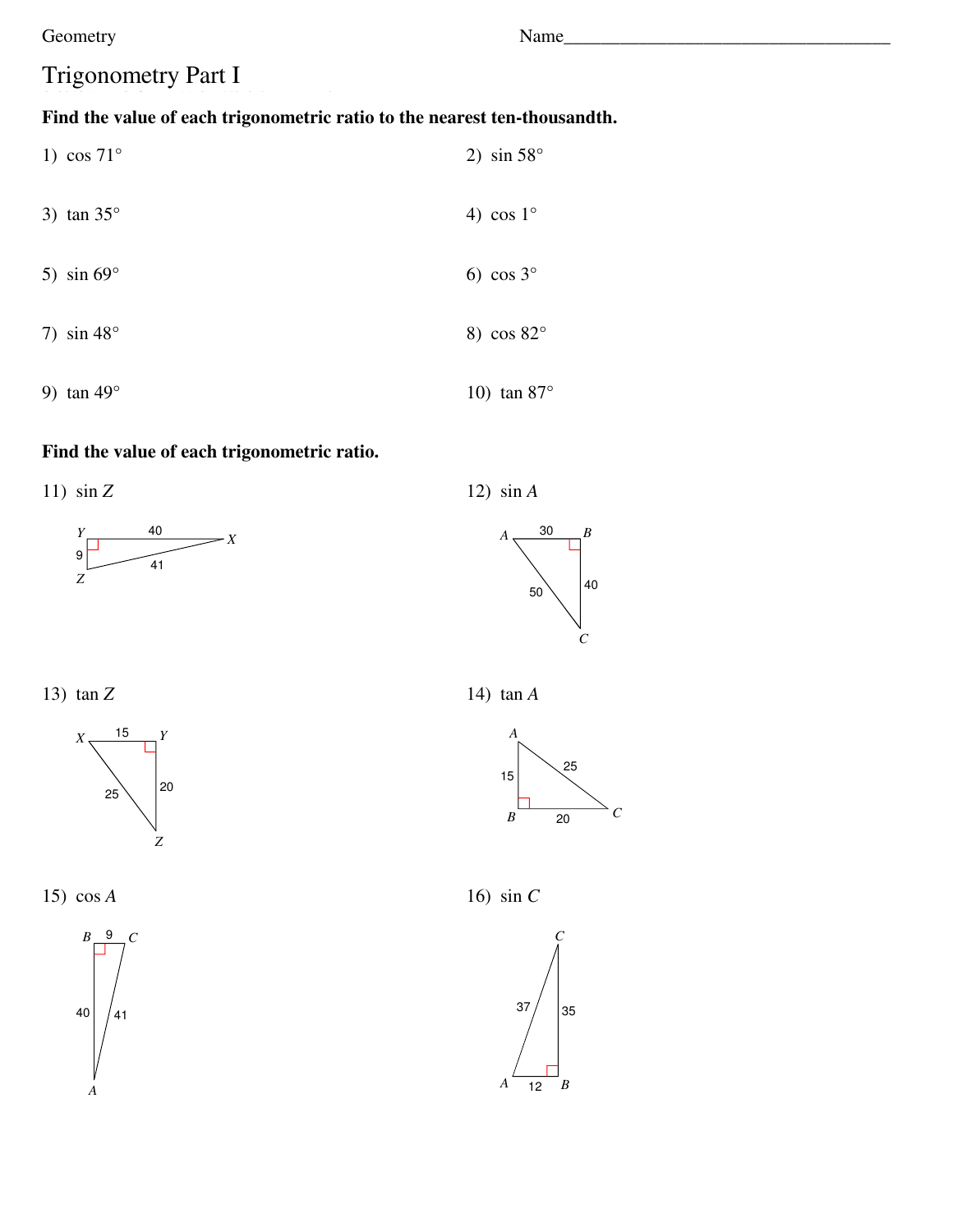

19)  $\cos A$ 





20)  $\tan A$ 

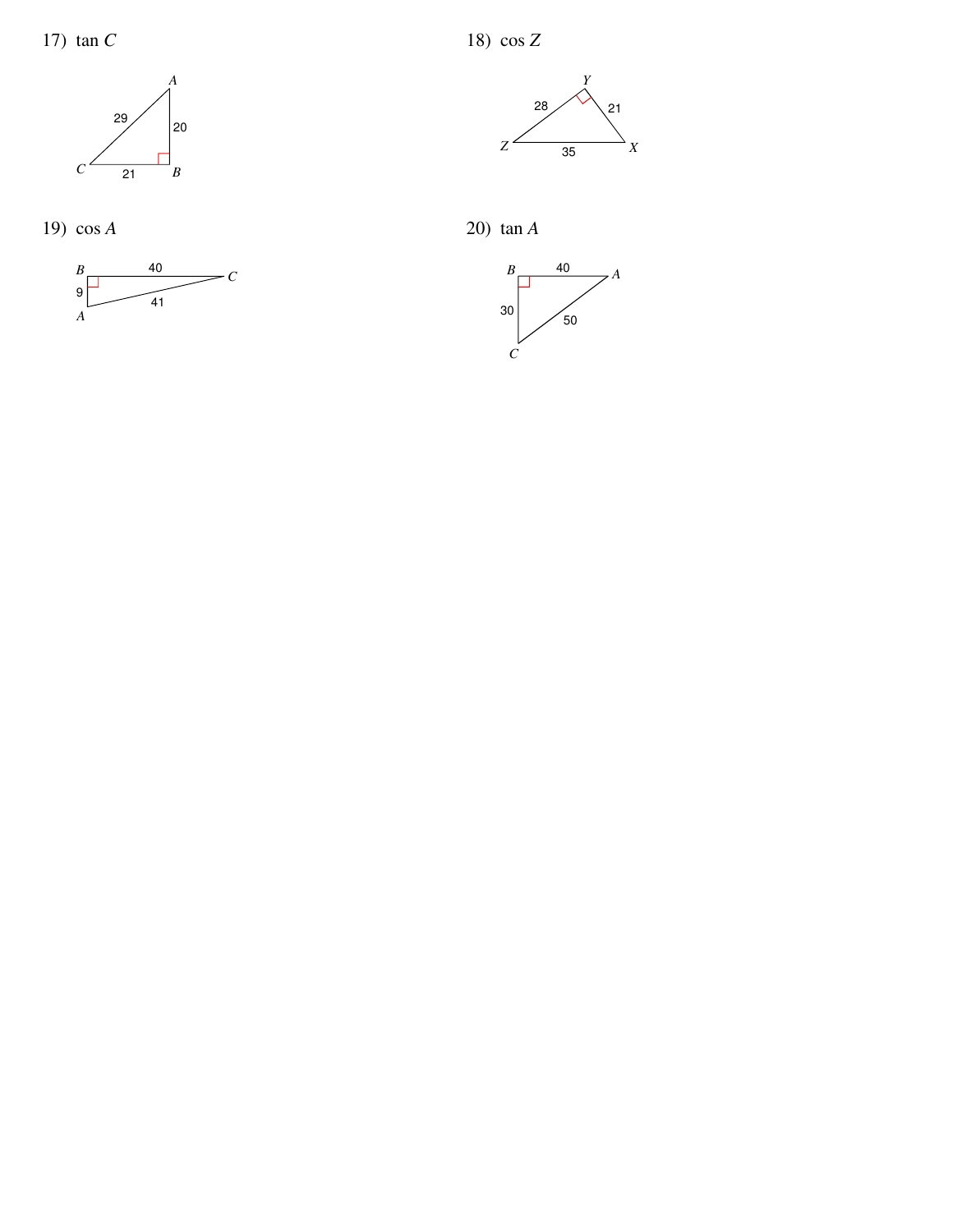Name\_

# Trigonometry Part II

### Find the missing side. Round to the nearest tenth.

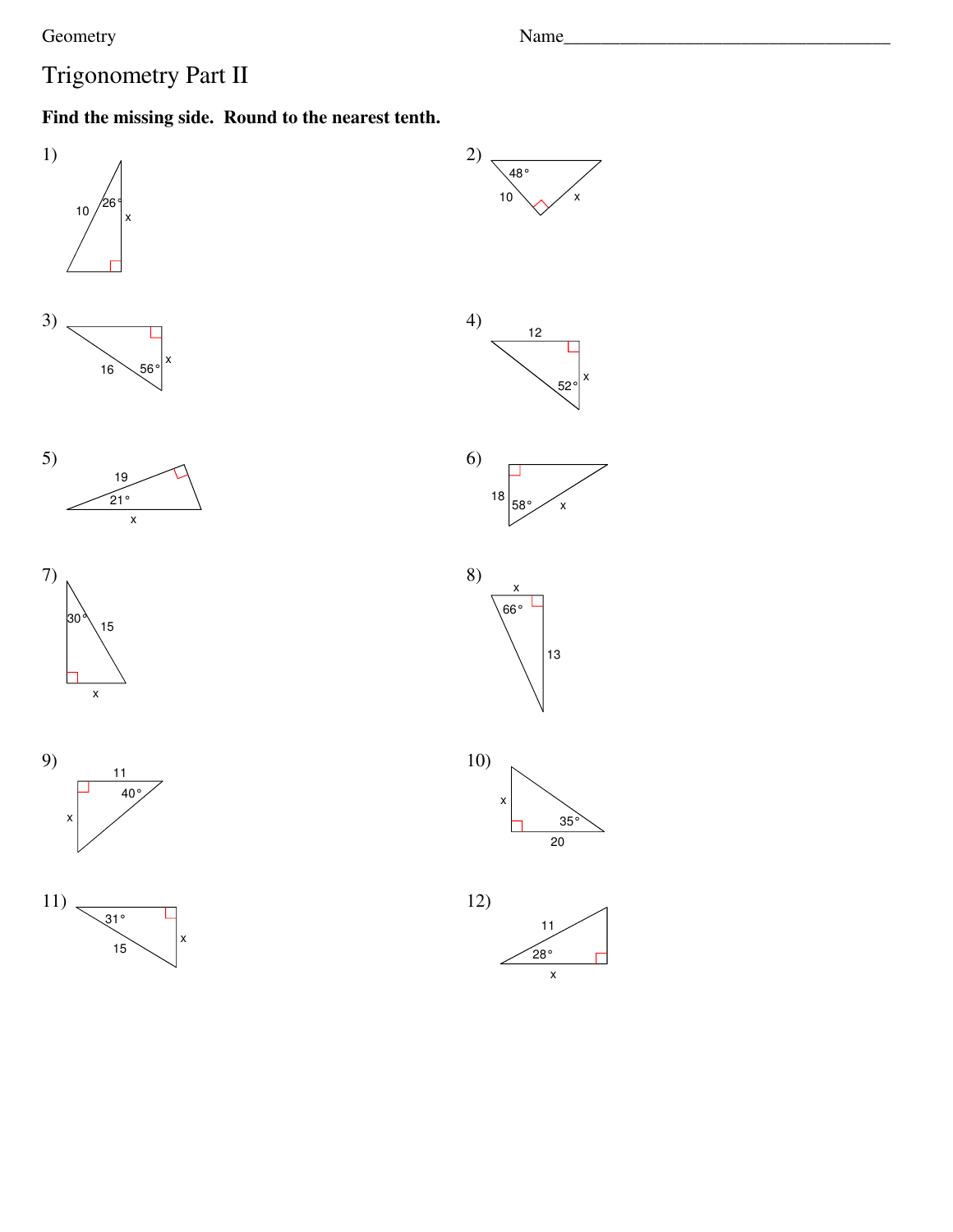













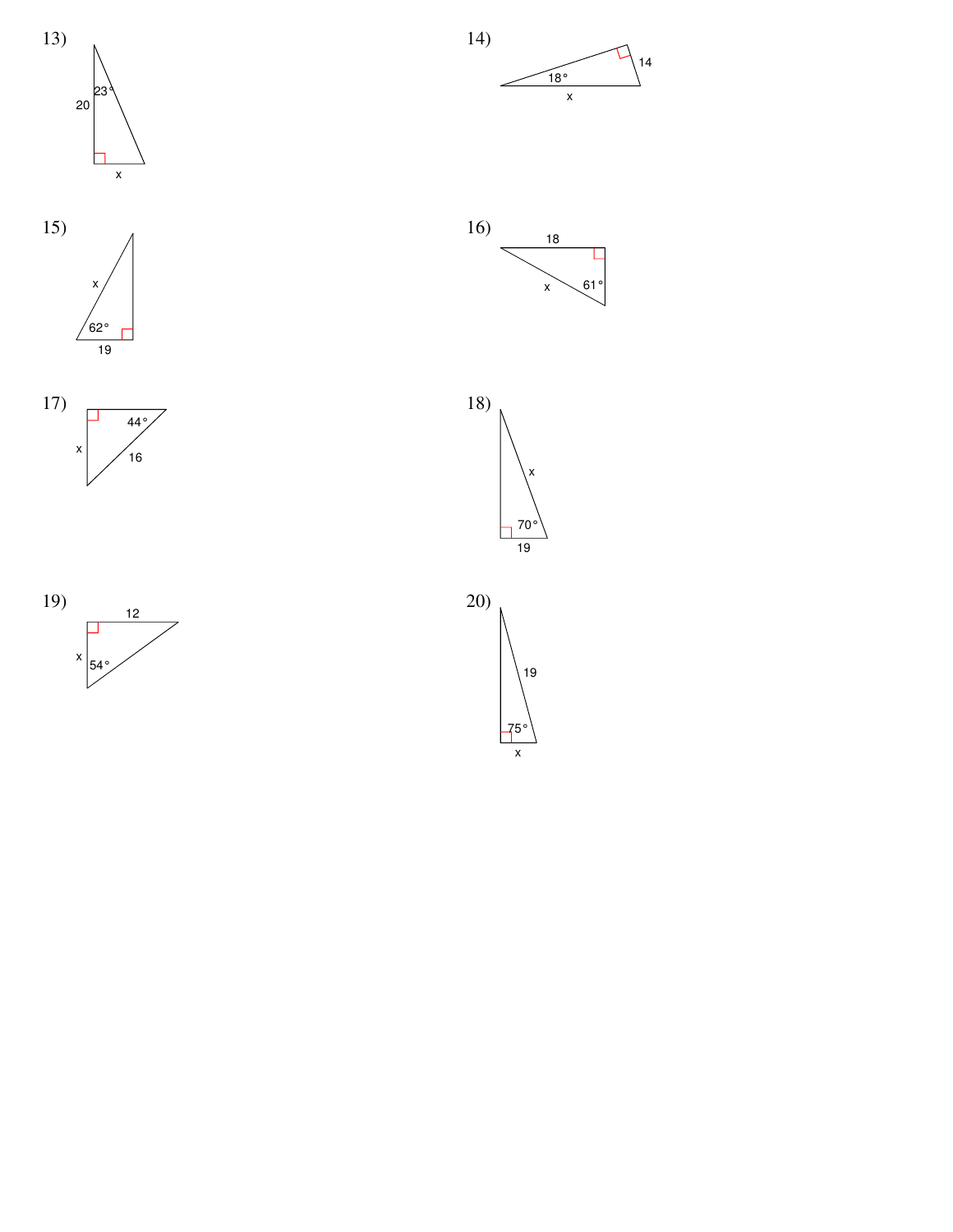## Trigonometry Part III

#### Find each angle measure to the nearest degree.

| 1) $\sin A = 0.4067$ | 2) $\sin A = 0.6018$ |
|----------------------|----------------------|
| 3) $\cos V = 0.7660$ | 4) $\cos A = 0.9397$ |
| 5) $\tan B = 0.6494$ | 6) $\tan B = 2.0503$ |

### Find the measure of the indicated angle to the nearest degree.











Name\_

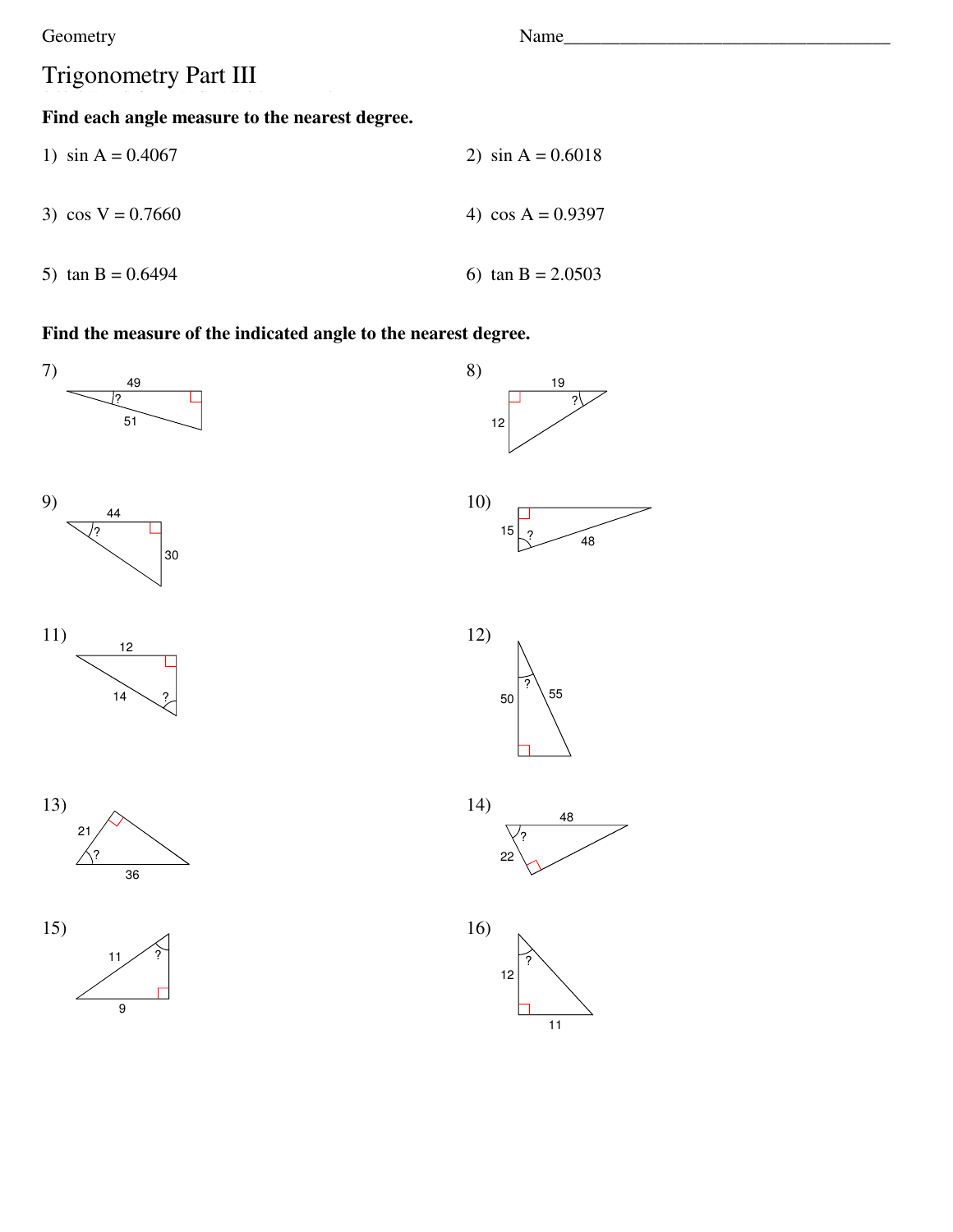





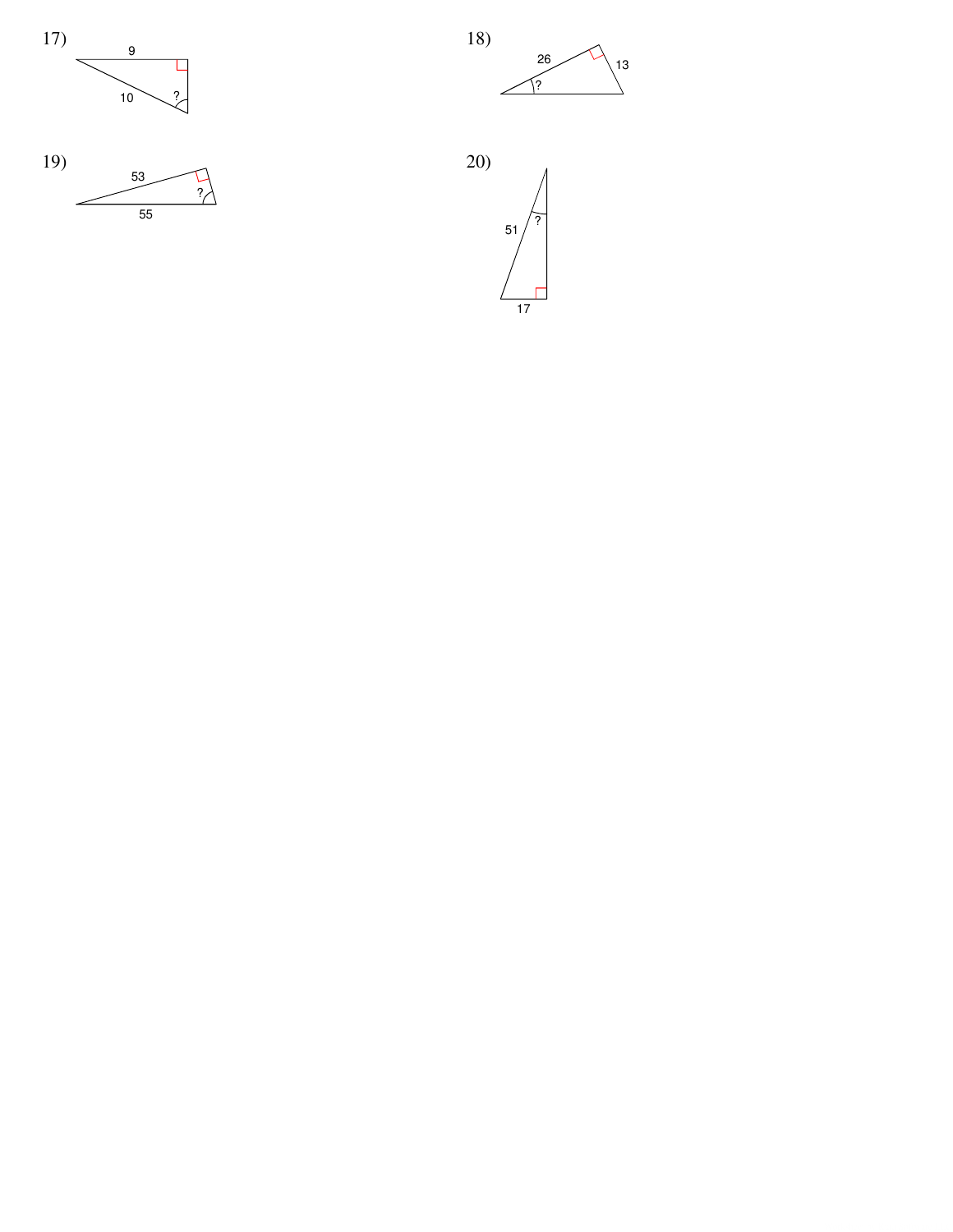Name\_

## Law of Sines

#### Find each measurement indicated. Round your answers to the nearest hundredth.

1) Find  $m\angle A$ 



3) Find  $m\angle B$ 







7) Find AC



9) Find AB



2) Find  $m\angle B$ 



4) Find  $m \angle C$ 



6) Find BC



8) Find AC



10) Find AB

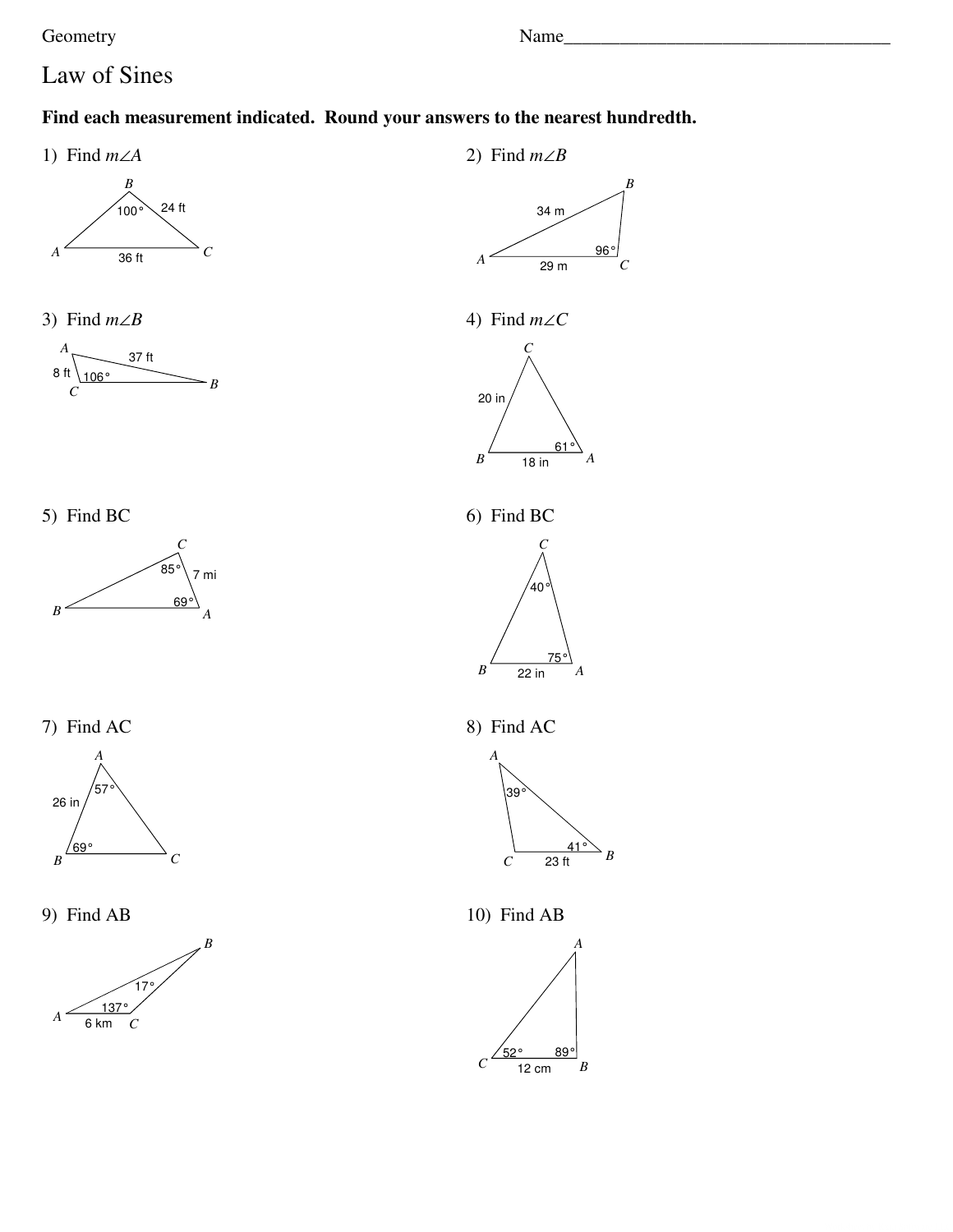### Find all missing measures. Round your answers to the nearest hundredth.













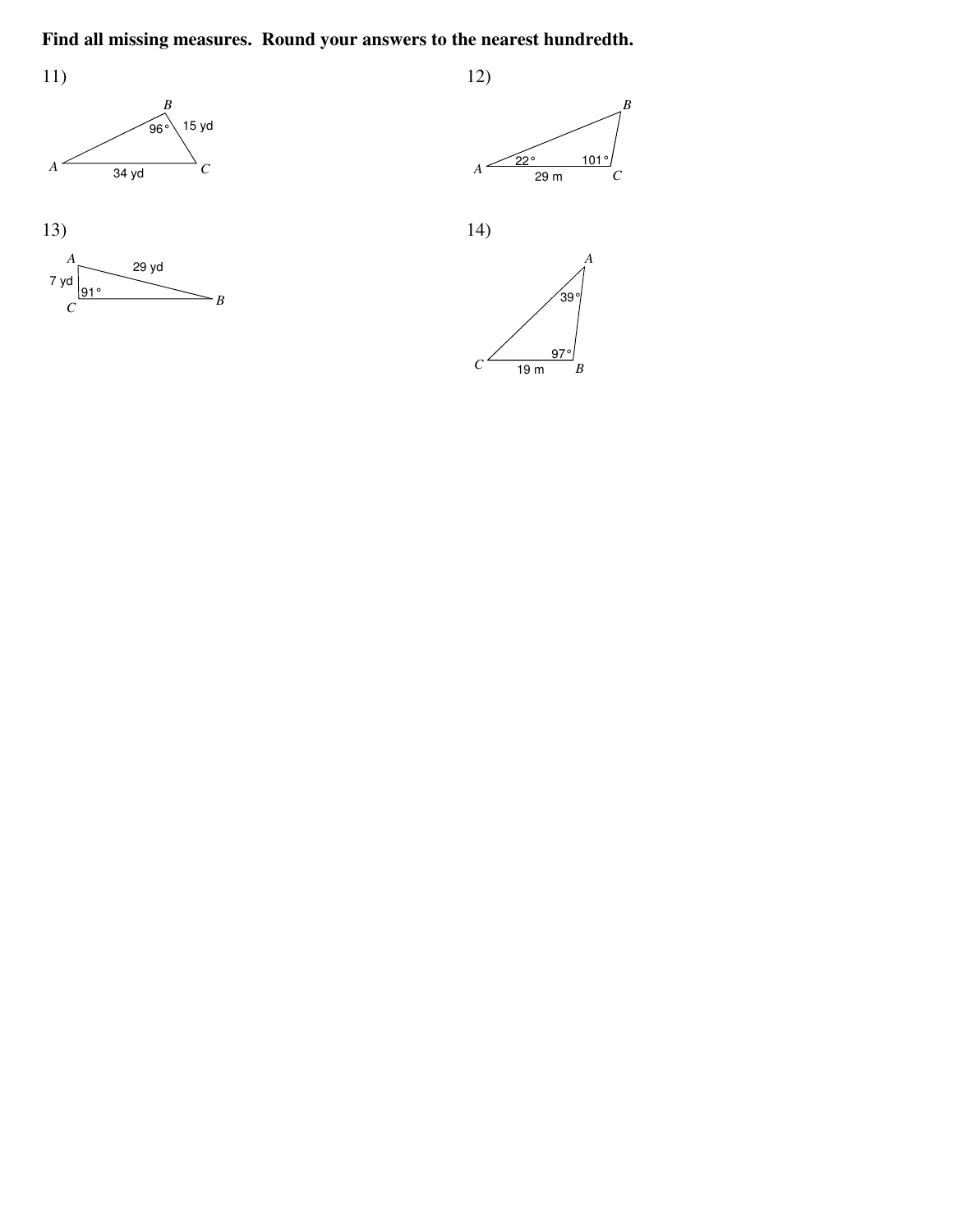Geometry **Example 2** and the Name **Name Name Name** *Name Name Name Name Name Name Name Name Name Name Name Name Name Name Name Name Name NAME NAM* 

### Law of Cosines

#### **Find each measurement indicated. Round your answers to the nearest hundredth.**









5) Find *m*∠*B*



7) Find *m*∠*A*



9) Find *m*∠*C*



2) Find AC 19.4 in *C*







6) Find *m*∠*A*



8) Find *m*∠*C*



10) Find *m*∠*C*